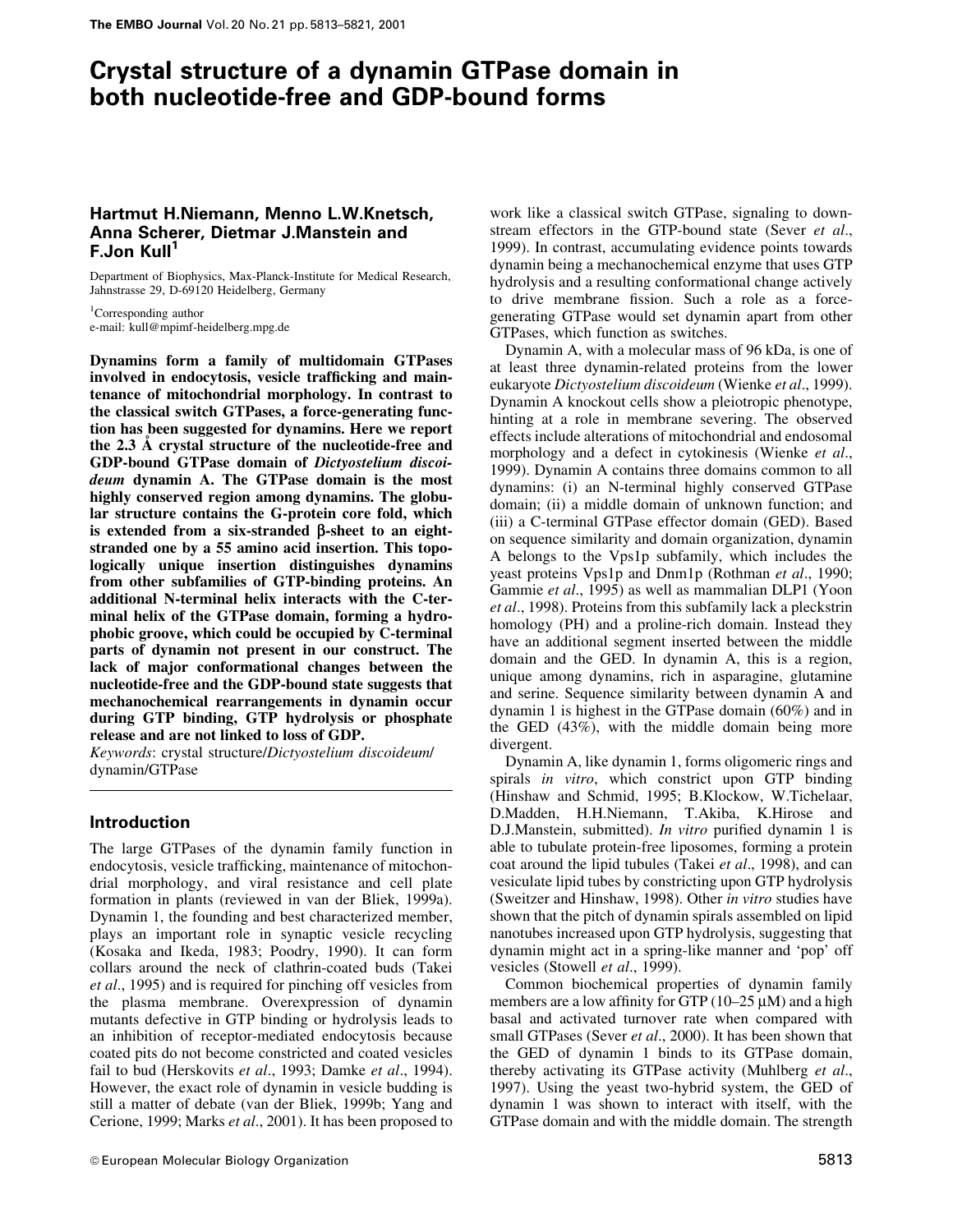Table I. Crystallographic data

|                            | Nucleotide-free          | <b>GDP</b>               |
|----------------------------|--------------------------|--------------------------|
| Crystal space group        | $P2_1$                   | $P2_1$                   |
| Unit cell parameters       |                          |                          |
| a(A)                       | 54.45                    | 54.33                    |
| b(A)                       | 62.04                    | 61.95                    |
| c(A)                       | 181.2                    | 181.07                   |
| $\beta$ (°)                | 94.79                    | 94.52                    |
| Parameter                  |                          |                          |
| Resolution $(\dot{A})^a$   | $15 - 2.3$ $(2.4 - 2.3)$ | $29 - 2.3$ $(2.4 - 2.3)$ |
| Wavelength (A)             | 1.000                    | 0.920                    |
| Completeness $(\% )$       | 97.9 (94.6)              | 94.0 (53.6)              |
| Unique reflections         | 52 742                   | 50 492                   |
| Redundancy                 | 3.7(3.0)                 | 3.4(1.6)                 |
| $R_{sym}$ (%) <sup>b</sup> | 5.0(21.5)                | 5.4 (18.6)               |
| I/σ                        | 19.30 (4.98)             | 15.66 (4.13)             |

aValues in parentheses correspond to the highest resolution shell.  ${}^{b}R_{\text{sym}} = \sum_{h} \sum_{i} |I(h) - I_{i}(h)| / \sum_{h} \sum_{i} I_{i}(h)$ , where  $I_{i}(h)$  and  $I(h)$  are the *i*th and mean measurements of the intensity of reflection  $h$ .

of the interaction of the GTPase domain and GED is influenced by the nucleotide state of the GTPase domain (Smirnova et al., 1999). Recently, a mutant that is impaired in GTP hydrolysis but normal in GTP binding was shown to inhibit endocytosis, underlining the importance of GTP hydrolysis as opposed to GTP binding (Marks et al., 2001).

In order to understand more fully the mechanism by which dynamins operate, we set out to determine the atomic structure of a dynamin family member. Although we were successful in crystallizing full-length dynamin A, the poorly ordered paracrystals, probably composed of stacked dynamin rings, were not suitable for further crystallographic analysis (unpublished data). As the highest degree of sequence identity among dynamin family members is in the GTPase domain, we then set out to obtain the structure of this critical region. Here we present the crystal structures of the GTPase domain of D.discoideum dynamin A in the nucleotide-free and in the GDP-bound form at  $2.3 \text{ Å}$  resolution. The structures were determined using a myosin fusion approach similar to the one used to solve the structure of repeats 1 and 2 of  $\alpha$ -actinin (Kliche et al., 2001).

### Results

The dynamin A GTPase domain (residues  $2-316$ ) was fused to the C-terminus of the Dictyostelium myosin II catalytic domain. The myosin tag led to enhanced expression, facilitated a standard purification and simplified phase determination by molecular replacement. The fusion protein was purified using the established procedure for myosin head fragments, with minor modifications (Manstein and Hunt, 1995). Briefly, the fusion protein was separated from the bulk cytosolic proteins by pelleting it with actin. The acto-myosin complex was dissociated by addition of ATP and the solubilized protein was purified over an Ni-NTA column. Crystallization occurred under conditions very close to those used both for the myosin motor domain alone and for the myosin $-\alpha$ -actinin fusion. Crystals grew equally well in the absence and presence of GDP. The crystals of the nucleotide-free and the

| <b>Table 11.</b> Indifficition statistics                         |                     |             |  |
|-------------------------------------------------------------------|---------------------|-------------|--|
|                                                                   | Nucleotide-free GDP |             |  |
| Resolution $(\dot{A})$                                            | $15 - 2.3$          | $29 - 2.3$  |  |
| Reflections (work set/test set)                                   | 49 050/3692         | 47 022/3470 |  |
| Protein atoms                                                     | 8297                | 8297        |  |
| Ligand atoms                                                      | 40                  | 69          |  |
| Water molecules                                                   | 376                 | 369         |  |
| Average <i>B</i> -factor overall (dynamin) $(\AA^2)$ 38.9 (51.8)  |                     | 46.7(64.6)  |  |
| R.m.s.d. bond length $(\text{\AA})$ /angles $(^\circ)$            | 0.008/1.2           | 0.008/1.1   |  |
| $R_{\rm work}$ (%) <sup>a</sup> / $R_{\rm free}$ (%) <sup>b</sup> | 19.6/25.5           | 20.3/25.8   |  |
|                                                                   |                     |             |  |

 ${}^{a}R_{\text{work}} = \sum_{h} |F_{o} - F_{c}| / \sum_{h} F_{o}$ , where  $F_{o}$  and  $F_{c}$  are the observed and calculated structure factor amplitudes of reflection  $h$ .  ${}^{b}R_{\text{free}}$  is the same as  $R_{\text{work}}$ , but calculated on the 7% of the data

excluded from refinement.

Table II. Refinement statistics

GDP-bound form are isomorphous and belong to space group  $P_1$  with one molecule in the asymmetric unit (Table I). The structure was determined by molecular replacement using the myosin motor domain as search model. The current model of the GTPase domain contains residues 2–307, of which three surface loops are disordered (Table II). As the myosin region of the fusion protein mediates most crystal contacts, the dynamin region seems to be more flexible and has somewhat higher  $B$ -factors.

### Overall structure

The GTPase domain consists of an eight-stranded  $\beta$ -sheet with six parallel and two antiparallel strands surrounded by nine helices (Figure 1). The G domain core motif, a sixstranded  $\beta$ -sheet with one antiparallel strand surrounded by five  $\alpha$ -helices (Kjeldgaard *et al.*, 1996), is present within our structure and closely resembles that found in Ras (Pai et al., 1990). Corresponding secondary structure elements of dynamin A and Ras, which share 10% sequence identity, can be superposed with an r.m.s.d. of 1.83 Å for 90 common  $C_{\alpha}$  atoms.

The central  $\beta$ -sheet of dynamin A contains eight strands instead of the six strands found in the common core fold of GTPases. It is extended beyond  $\beta$ 2 by strands  $\beta$ 2A and  $\beta$ 2B, which are linked by helix  $\alpha$ B (Figure 1). Strands  $\beta$ 2 and  $\beta$ 3, which are connected by a short  $\beta$ -turn in most other GTP-binding proteins, are linked by a 55 amino acid insertion in dynamin A (Figure 2). The start of this unique insertion coincides with the only intron in the Dictyostelium dymA gene coding for dynamin A. The Drosophila shibire (van der Bliek and Meyerowitz, 1991) and the Caenorhabditis elegans dyn-1 (Clark et al., 1997) genes also have splice sites close to the start or end of the insertion. In fact, the connection between  $\beta$ 2 and  $\beta$ 2A is the most diverse region within the dynamin GTPase domain. In dynamin A, it is eight residues longer than in dynamin 1 (Figure 2), and forms a long protruding loop with two aspartate residues at its tip (Figure 1A and B). In the Saccharomyces cerevisiae dynamin homologs Vps1p (Rothman et al., 1990) and Dnm1p (Gammie et al., 1995), the connection is >30 amino acids longer than that of dynamin A and is predicted to contain two additional  $\beta$ strands. In rat DLP1, there are three alternatively spliced forms containing between eight and 21 residues more than dynamin A (Yoon et al., 1998). In Vps1p, Dnm1p and DLP1, this region is rich in charged amino acids. The variability, coupled with its extended conformation and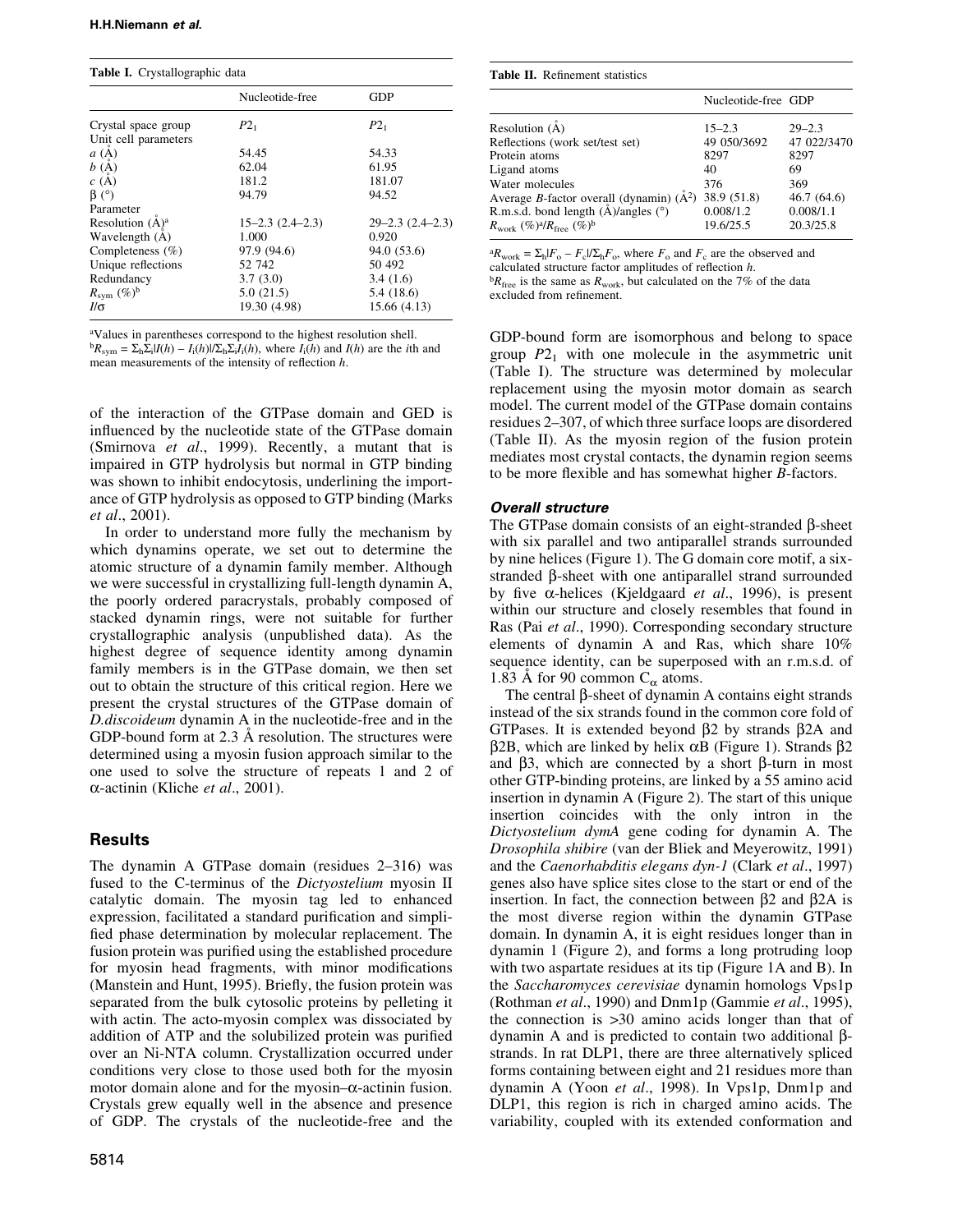

Fig. 1. Structure and topology of the GTPase domain of dynamin A. The G-protein core fold is shown in green;  $\alpha A$  in yellow; the insertion comprising  $\beta$ 2A,  $\alpha$ B,  $\beta$ 2B in red;  $\alpha$ C' and  $\alpha$ C in orange; and the extension of  $\alpha$ 5 after the kink in blue. The asterisk marks the tip of the variable loop connecting  $\beta$ 2 and  $\beta$ 2A. Missing loops are in white. (A) Front view. The  $\beta$ -sheet is extended beyond  $\beta$ 2 to a total of eight strands. (B) Side view.  $\alpha$ A and  $\alpha$ B pack against the sheet from different sides, while  $\alpha$ C runs perpendicular to the  $\beta$ -strands.  $\alpha$ A and the extension of  $\alpha$ 5 make contacts at the back of the  $\beta$ -sheet.  $\beta$ 3 and  $\beta$ 6 are not labeled as they are hidden behind  $\beta$ 2 and  $\alpha$ 1, respectively. (C) Topology diagram.  $\beta$ -strands coming out of the plane of the paper are triangles with tip up, while those running into the plane are tip down. Figures 1A and B, 4 and 5 were produced using Molscript (Kraulis, 1991) and Raster3d (Merritt and Bacon, 1997).

highly charged nature (Figure 3A and B), suggests that the loop connecting  $\beta$ 2 and  $\beta$ 2A is a site for interaction with other proteins. The high degree of divergence between different dynamin family members and the alternative splicing of DLP1 in this region would then reflect the ability to interact with different binding partners.

Another feature of the dynamin GTPase domain is the additional N-terminal helix  $\alpha A$  and the extension of the C-terminal helix  $\alpha$ 5, which contact each other. Helices  $\alpha$ A and  $\alpha$ B pack against the  $\beta$ -sheet from opposite sides (Figure 1B). Helix  $\alpha A$  forms hydrogen bonds with polar side chains of the  $\beta$ -sheet, which are solvent exposed in Ras. An N-terminal helix preceding the GTPase core domain is also found in other GTPases, e.g. the Ras-like ARFs. However, the position occupied by the N-terminal helix in dynamins is different from that in ARFs (Amor et al., 1994), with the helices packing against opposite sides of the  $\beta$ -sheet in these two GTPase families. The C-terminal helix  $\alpha$ 5 is considerably longer in dynamin than in other G-proteins, forming a continuous helix, kinked at Pro296 (Figure 1B). The part of helix  $\alpha$ 5 C-terminal to Pro296 makes hydrophobic contacts only to the N-terminal helix  $\alpha A$  and the loop connecting  $\alpha A$  and  $\beta$ 1, suggesting that they form a stable structural unit. Surface potential analysis shows that  $\alpha A$  and the C-terminal end of  $\alpha$ 5 form a hydrophobic groove. In our structure, this groove is occupied by hydrophobic residues from the C-terminus of myosin and the linker between the fusion partners (Figure 3). In the full-length protein, this groove might be occupied by a part of dynamin's C-terminus. For dynamin 1, it was shown by yeast twohybrid analysis that the GED is able to interact with a fragment corresponding to residues  $1-322$  of dynamin A, while a shorter fragment extending only to residue 300 did not interact with the GED (Smirnova et al., 1999). These observations are consistent with our suggestion that the groove formed by  $\alpha A$  and  $\alpha 5$  might be a site for interaction between the GTPase domain and the GED.

Two other prominent insertions are present in dynamin A when compared with Ras. First, the loop connecting  $\beta$ 3 and  $\alpha$ 2 is 13 residues longer (Figure 2). Although several of the additional residues extend helix  $\alpha$ 2 N-terminally, making it longer than in Ras, most of these residues are disordered in our structure. This is not surprising, as in other GTP-binding proteins,  $\alpha$ 2 and the preceding loop have been shown to move between different nucleotide states and are often flexible in the absence of  $\gamma$ -phosphate. A second insertion is located between  $\beta$ 6 and  $\alpha$ 5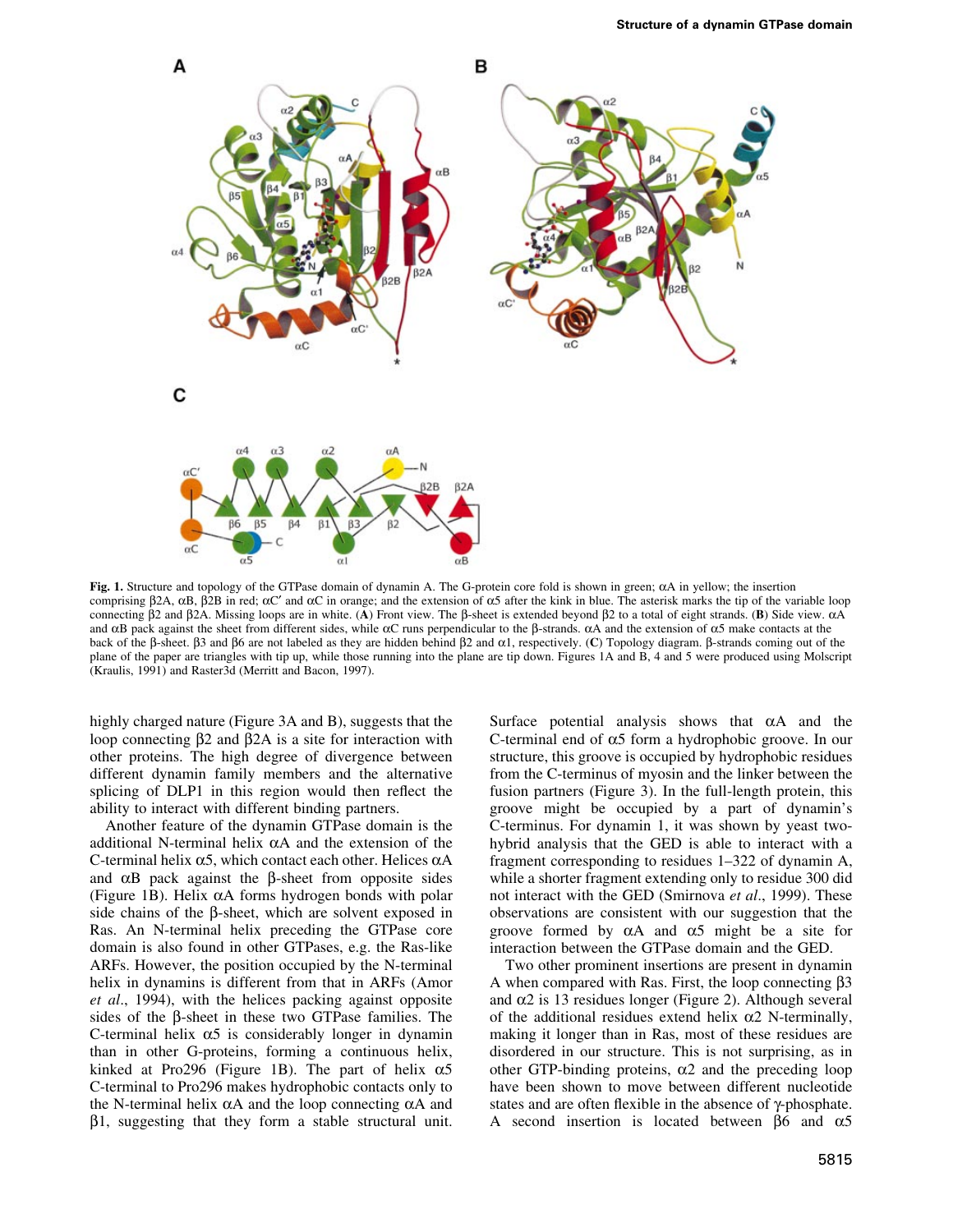

Fig. 2. Structure-based sequence alignment of dynamin A from D.discoideum, human dynamin 1 and Ras. Rectangles indicate helices, arrows b-sheets and dashed lines disordered regions. Colors of secondary structure elements correspond to those in Figure 1. The consensus elements for GTP binding are boxed and labeled G1-G4. The position of the residues mutated in the temperature-sensitive alleles of *Drosophila* (shi<sup>ts1,2</sup>) and C.elegans (ky51) is marked. The asterisk marks the same residues as in Figure 1. Residues identical in at least two of the proteins are boxed in black; conservative substitutions are shaded in gray.

(Figure 2). It contains helix  $\alpha C$ , which does not pack against either side of the  $\beta$ -sheet, but rather runs perpendicular to the strands (Figure 1).

#### Nucleotide-binding site

Four consensus elements, G1–G4, are involved in GTP binding in all GTPases (Bourne *et al.*, 1991). The G1 motif (GxxxxGKS/T) or P-loop binds the phosphates of the nucleotide. The interactions of P-loop residues  $(^{32}GSOSSGKS^{39})$  with the nucleotide found in dynamin A are similar to those found in Ras, with a few exceptions (Figure 4B and C). Lys38 does not bind to the  $\beta$ -phosphate, but instead makes hydrogen bonds to the side chain of Asp138 and the backbone carbonyl of Leu139, a situation similar to that found in GDP-bound EF-G (Czworkowski et al., 1994). In the position equivalent to Ser36 and Ser40 of dynamin A, Ras has hydrophobic residues. Ser36 and Ser40 make hydrogen bonds to the oxygens of the  $\beta$ - and  $\alpha$ -phosphate, respectively. In many GTPases, a serine or threonine is found in the corresponding positions, forming hydrogen bonds similar to those observed in dynamin A. The G2 motif (a conserved threonine) is involved in coordination of the  $Mg^{2+}$  in the GTP-bound state. It is part of the so-called switch I region, which moves significantly between the GDP- and the GTP-bound state, and is formed by Thr59 in dynamin A. This threonine is also part of the dynamin family signature, a highly conserved region of dynamins,  $(^{51}LPRGSGIVTR^{60}$  in dynamin A) as defined by PROSITE (Hofmann et al., 1999). Thr59 is not resolved in our structures, because, in the absence of  $\gamma$ -phosphate,

the switch I region can be disordered, as in some other GTPase, e.g. in EF-G (Ævarsson et al., 1994; Czworkowski et al., 1994). The G3 motif DxxG  $(^{138}$ DLPG<sup>141</sup> in dynamin A) contains two invariant residues, an aspartate, which coordinates the  $Mg^{2+}$  via a bridging water molecule, and a glycine whose amide nitrogen forms a hydrogen bond to the nucleotide  $\gamma$ phosphate. In our structures, Asp138 binds the  $\varepsilon$ -amino group of the P-loop lysine (Figure 4A and B), and Gly141 is close to where the  $\gamma$ -phosphate would be, occupying an intermediate position between that found in the Ras-GDP and Ras-GTP structures. The G4 motif (consensus sequence N/TKxD,  $^{207}$ TKLD<sup>210</sup> in dynamin A) is involved in base binding. The side chain of Thr207 does not interact with the base but makes a hydrogen bond to the carbonyl of Ser36 in the P-loop (Figure 4B). Lys208 interacts with the endocyclic ribose oxygen as expected. The side chain of Asp210 also makes two hydrogen bonds to the nucleotide (Figure 4B).

Additional contacts with the nucleotide are mediated by the backbone of residues Asn238 and Arg239, which do not belong to one of the consensus elements for GTP binding. The carbonyl of Arg239 hydrogen-bonds to 2'O of the ribose, while the amide of Asn238 binds the exocyclic oxygen of the base. Asn238 and Arg239 occupy positions roughly equivalent to those of the G5 motif (SAK/L), which is found in small GTPases, but not conserved between all GTP-binding proteins (Figure 5). In Ras, residues from G5 hydrogen-bond to the base oxygen via backbone amides, as does Asn238 of dynamin A.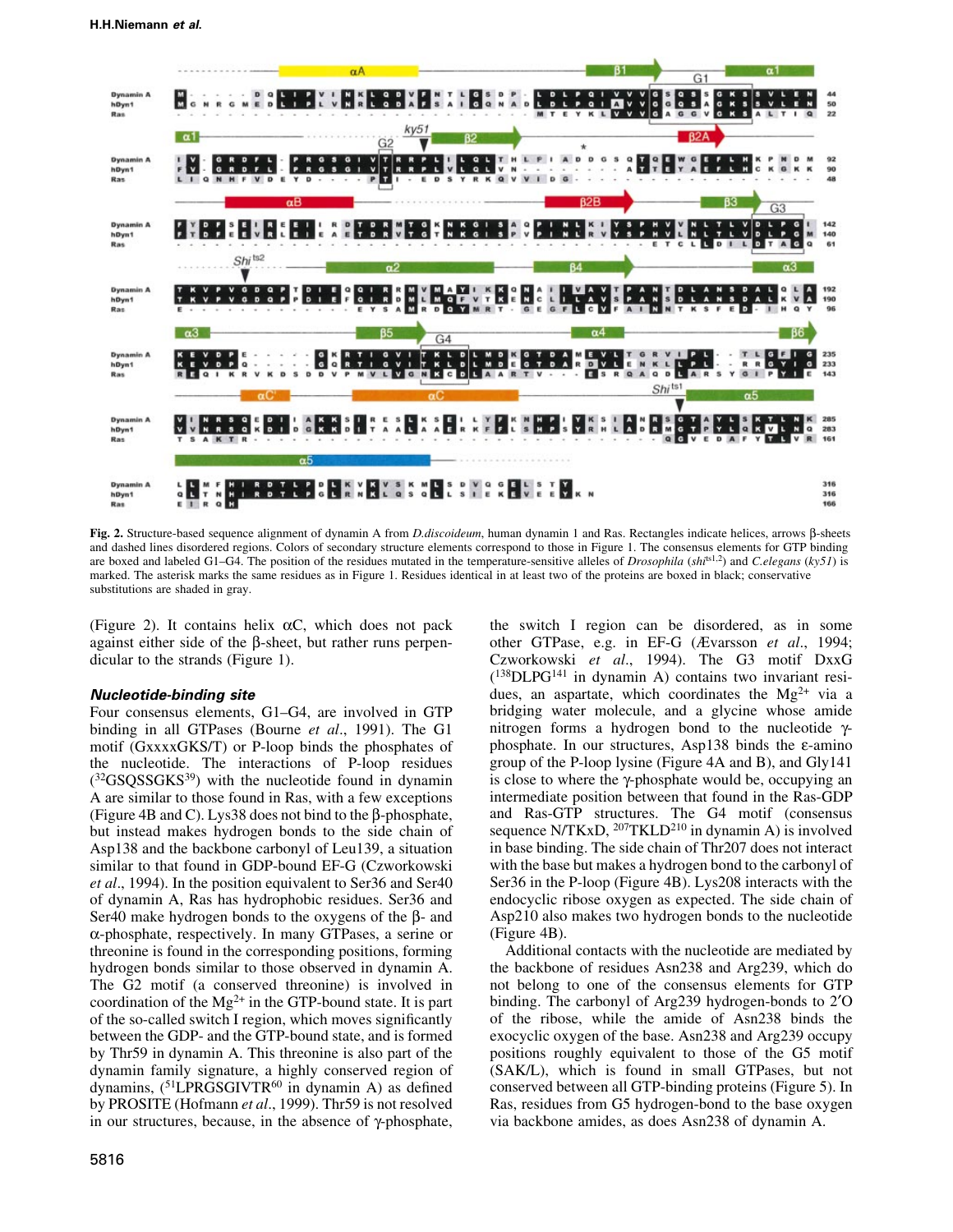

Fig. 3. Possible interaction site of the GTPase domain with the GED. The C-terminal helix of the myosin tag is shown in green with three hydrophobic side chains as a stick model. It binds into a groove of hydrophobic residues formed by helices aA and a5 of dynamin. The nucleotide is shown in yellow, and the asterisks mark the position of Asp74 and Asp75 in the loop connecting  $\beta$ 2 and  $\beta$ 2A. (A) Electrostatic surface potential of the dynamin A GTPase domain. Electrostatic potential is shown in red for negative charge, ramping through white at neutral charge to blue at positive charge. The two lines mark an exposed hydrophobic patch that runs from the groove formed by  $\alpha A$  and  $\alpha 5$  to the nucleotide-binding site. Disordered loops that might need stabilization by the C-terminal part of dynamin cluster around the nucleotide. The GED could occupy a position equivalent to that of the myosin helix and extend to the nucleotide, thereby covering the exposed hydrophobic patch. The insertion comprising  $\beta$ 2A,  $\alpha$ B and  $\beta$ 2B is highly negatively charged. (B) The view from (A) rotated by 180°. The surface of helices  $\alpha$ C and  $\alpha$ 5 is positively charged. (C and D) Ribbon diagrams of the same orientation as in (A) and (B). The topologically unique dynamin insertion is colored red, the C-terminal helix a5 is orange, and the ends of disordered loops are in cyan. The figure was produced with the Swiss-PDBViewer (Guex and Peitsch, 1997) and POV-Ray.

In Ras, Phe28 from the switch I region forms the bottom of the binding pocket, stabilizing the guanine base by aromatic-aromatic interactions (Pai et al., 1990). Dynamin A and many other dynamin family members have a phenylalnine in the equivalent sequence position (Phe50; Figure 2). In dynamin A, Phe50 is pointing in a direction opposite to that of Phe28 in Ras, leaving the guanine ring more solvent accessible (Figure 5). Instead of stabilizing the base, Phe50 is buried in a hydrophobic pocket formed by residues mainly from helix  $\alpha$ B and strands  $\beta$ 2A and  $\beta$ 3. This results in the C<sub> $\alpha$ </sub> and C<sub> $\zeta$ </sub> atoms of Ras Phe28 and dynamin A Phe50 being 9.6 and 13.8 Å apart. The cause of this difference is that the switch I loops take off at different angles from the C-terminal end of helix  $\alpha$ 1 (Figure 5). This flexibility in trajectory is probably due to Gly47, which is located at the position at which the dynamins deviate from that of Ras. This glycine is highly conserved among dynamins and is only absent in some proteins from the Mgm family, which show greater divergence in the dynamin family motif forming the switch I region (Figure 4 in van der Bliek, 1999a).

The nucleotide-binding site of nucleotide-free dynamin A looks very similar to that of the GDP-bound form (Figure 4A and B). The interaction of Lys38 with Asp138 and Leu139 is the same as for the GDP-bound form (Figure 4A and C). While this position of the lysine side chain is uncommon for GDP-bound GTPases, interactions of the P-loop lysine with residues from or close to the G3 motif are usually found in nucleotide-free structures [e.g. FtsY (Montoya et al., 1997), EF-G (Ævarsson et al., 1994) or the EF-Tu-EF-Ts complex (Kawashima *et al.*, 1996)] and is most probably a general feature stabilizing empty Ploops. A minor difference found in the nucleotide-free form is that the carbonyl of Gln34 is flipped. In this conformation, the hydrogen bond from the amide of Ser35 to the  $\beta$ -phosphate cannot form.

### **Discussion**

Three loops, all clustered in one region of the molecule, are not defined in our structures (top middle and top right in Figure 1). These are the tip of the loop connecting  $\alpha$ 1 and  $\beta$ 2 (switch I), the connection between  $\alpha$ B and  $\beta$ 2B, and the loop between  $\beta$ 3 and  $\alpha$ 2 (following switch II). It is not without precedent that the switch regions are flexible in the absence of a  $\gamma$ -phosphate, as the switch I region is not defined in either nucleotide-free or GDP-bound EF-G (Ævarsson et al., 1994; Czworkowski et al., 1994). A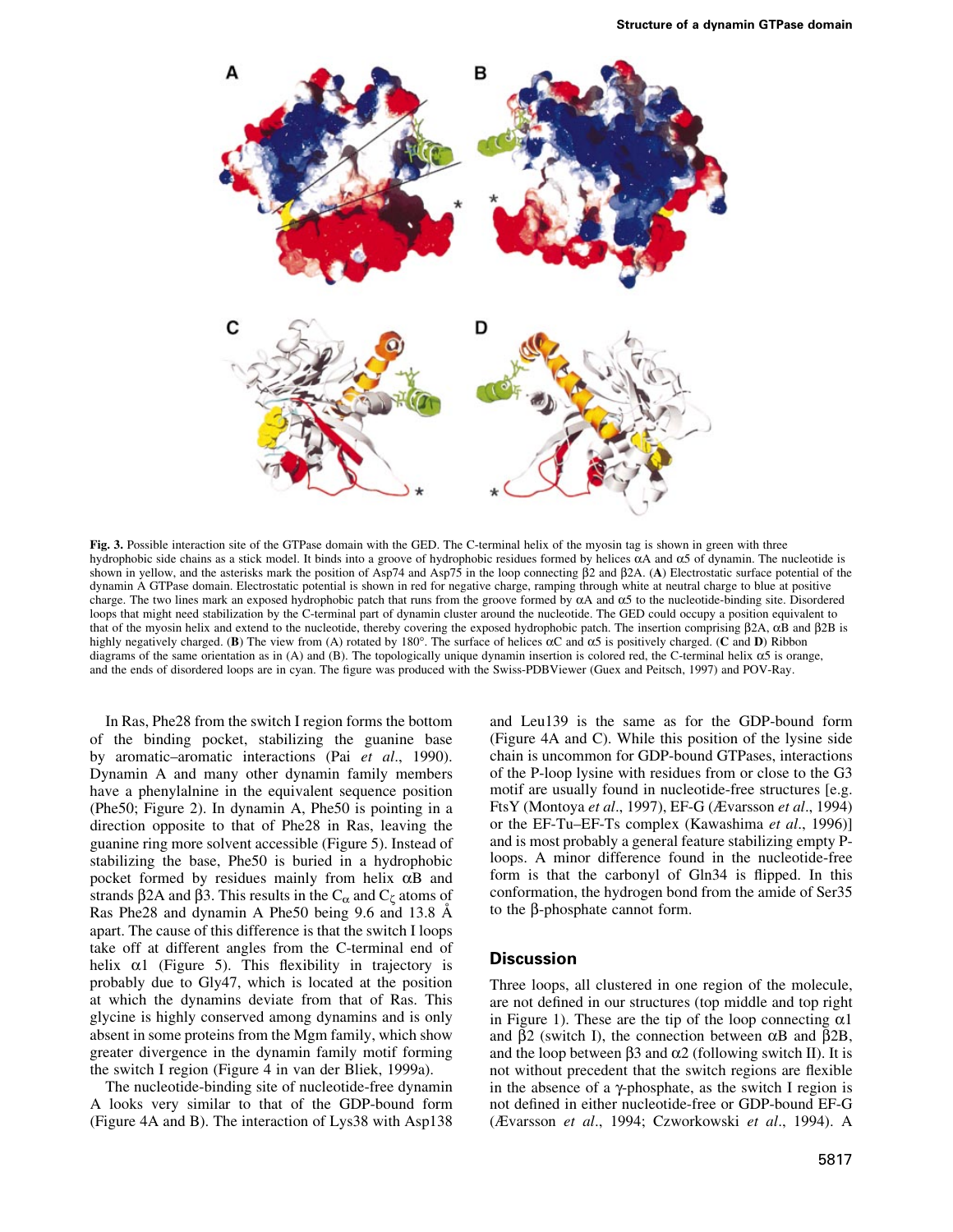

Fig. 4. Comparison of the nucleotide-binding site of empty and GDP-bound dynamin A with those of empty EF-G and GDP-bound Ras. (A) In nucleotide-free dynamin A, the side chain of Thr207 from the TKLD motif makes a hydrogen bond (dashed lines) to the carbonyl of Ser36 in the P-loop. Lys38 binds to residues from switch II (Asp138 and Leu139). (B) In GDP-bound dynamin A, Lys38 preserves its interactions with residues from switch II and does not bind to the  $\beta$ -phosphate. Lys208 binds the endocyclic oxygen of the ribose and Asp210 makes two hydrogen bonds with the base, while Thr207 does not bind the base. The coordination of the  $Mg^{2+}$  (magenta), which is usually octahedral in G-proteins [see (D)], is non-standard due to the disorder of the structural elements and water molecules (cyan) in this region. (C) In nucleotide-free EF-G, the P-loop Lys25 binds to residues from switch II, as in dynamin A. Asn137, equivalent to dynamin A Thr207, interacts with the side chain of Thr28 in the helix following the P-loop. (D) The canonical nucleotide-binding site of Ras-GDP. Lys16 binds to the  $\beta$ -phosphate. The interactions of Lys117 and Asp119 with the nucleotide correspond to those of Lys208 and Asp210 in dynamin A. Asn116 in Ras makes two hydrogen bonds, one to the carbonyl of Val14 in the P-loop and one to the base.

possible explanation for the observed clustered disorder is that, in the full-length molecule, this region might interact with parts from the C-terminus not present in our construct. Therefore, in the absence of C-terminal structures, this region may be destabilized. A patch of hydrophobic, surface-exposed residues leads from this region to the hydrophobic groove, a predicted C-terminal interaction area (Figure 3). In the full-length molecule, a part of the C-terminus of dynamin A could replace the myosin helix in the hydrophobic groove, cover the hydrophobic patch leading to the nucleotide-binding site and stabilize the disordered loops.

This work provides a framework to understand some of the mutations within the dynamin GTPase domain that have been described to impair function of the molecule. Two temperature-sensitive mutations were identified in the D.shibire gene (van der Bliek and Meyerowitz, 1991). In the  $\textit{Shi}^{\text{ts1}}$  allele, the glycine corresponding to Gly275 at the start of helix  $\alpha$ 5 is mutated to aspartate. This glycine has backbone angles forbidden for non-glycine residues and the conformation of this region would probably be disrupted by a mutation to a non-glycine residue, which would have limited conformational flexibility. However, the presence of the aspartate side chain would not be sterically blocked, and could stabilize the helix by interacting favorably with backbone amides that are otherwise unable to form hydrogen bonds (Wan and Milner-White, 1999). As this compensating stabilization is predicted to become weaker with increasing temperature, distortion of the natural protein conformation would be greater at higher temperatures. The glycine mutated to Ser in Shi<sup>ts2</sup> corresponds to Gly148 in the loop before helix  $\alpha$ 2. This helix is part of the switch II, a region essential for mechanochemical coupling that is not defined in our structure, but would be very sensitive to mutation away from a flexible glycine residue. In the C.elegans  $dyn-1$ gene, a temperature-sensitive mutation  $[dyn-1 (ky51)]$ changes Pro62 at the start of  $\beta$ 2 to serine (Clark *et al.*, 1997). This residue is located in a hydrophobic environment. The change to a polar residue might be tolerated at lower, but not at higher temperature, where hydrophobic forces become stronger. Another mutant has been described in which the P-loop Ser45 in dynamin 1, or Ser17 in Ras, has been mutated to asparagine, resulting in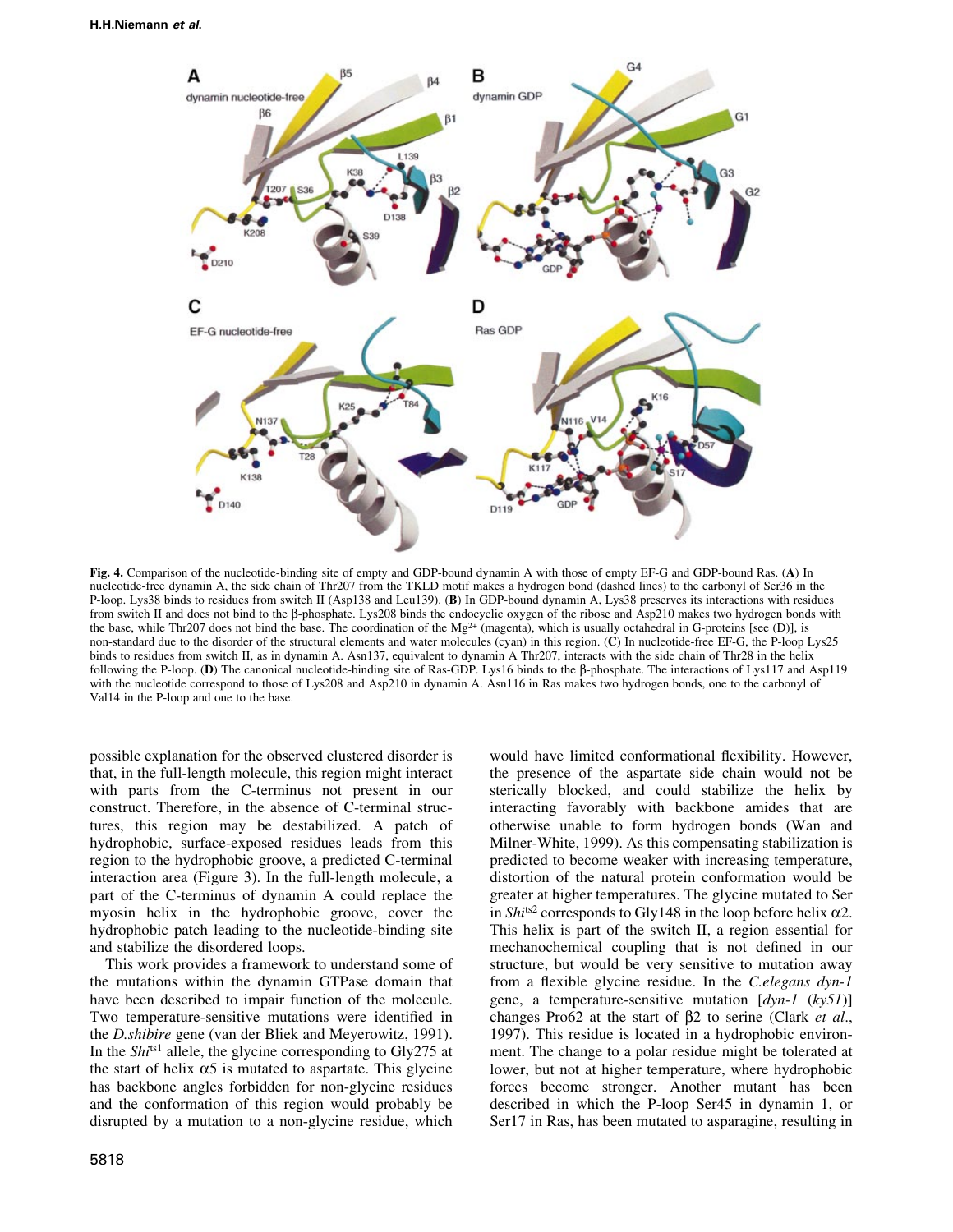

Fig. 5. Comparison of dynamin A Phe50 and Ras Phe28. Dynamin A is colored in orange and Ras in green. GDP is only shown for Ras. Gly47 at the end of helix  $\alpha$ 1 allows the switch I loop to take off at a different angle in dynamin A than in Ras, which has no glycine at the equivalent position. In dynamin A, Phe50 is buried by hydrophobic residues of the b-sheet (not shown) instead of stabilizing the base as Ras Phe28 does. The position of the Ras G5 motif  $(^{145}SAK^{147})$  and of dynamin A Asn238 and Arg 239 is also shown.

a dominant-negative phenotype having reduced GTP binding in both dynamin and Ras (Feig and Cooper, 1988; Herskovits et al., 1993; Marks et al., 2001). In dynamin A, the corresponding Ser39 makes the same interactions with the nucleotide as Ser17 in Ras, namely a hydrogen bond to an oxygen of the  $\beta$ -phosphate and to the  $Mg^{2+}$  ion. It is likely that the observed effects in dynamin have the same structural basis as in Ras, for which an altered  $Mg^{2+}$  binding in the triphosphate state is assumed (Farnsworth and Feig, 1991). Recently, several mutations that impair the GTP hydrolysis of dynamin 1, its function in endocytosis and the affinity for nucleotide have been reported (Marks et al., 2001). All of the residues affected are conserved between dynamin 1 and dynamin A and all are located in the critical switch elements, not well resolved in our structures.

It is interesting to compare the GTPase domains of dynamin A and human guanylate-binding protein 1 (hGBP1). Although hGBP1 and dynamins share no obvious sequence similarity, biochemical and anticipated structural similarities have led to the suggestion that hGBP1 may belong to the dynamin family of large GTPases (Prakash et al., 2000a). hGBP1 is a large interferon-induced GTPase with antiviral activity that, unlike dynamins, hydrolyses GTP to GDP and GMP. Like dynamins, hGBP1 has low nucleotide affinity, displays a high GTP turnover rate and shows nucleotide-dependent oligomerization, though it has not been shown to form spirals or tubes (Praefcke et al., 1999). The crystal structure of the full-length protein was solved and shows hGBP1 to consist of two domains, a globular GTPase domain and a purely helical domain (Prakash et al., 2000a). The helical domain consists of two three-helix

bundles extending  $>100$  Å away from the GTPase and a long helix looping back to the GTPase. It has been proposed that the two three-helix bundles correspond to the middle domain of dynamin and the long helix corresponds to the GED of dynamin. There are also structural similarities between the two proteins within the GTPase domain. For example, the loop connecting  $\alpha$ 1 and  $\beta$ 2, which contains the switch I region, varies considerably between GTPases in terms of length, sequence and structure. In dynamin A, the trajectory and length of this loop are very similar to those in hGBP1, but different from other GTPases. Like all dynamins except Mgm, hGBP1 has a glycine at the end of helix  $\alpha$ 1 (Gly60) which has almost the same  $\phi$ - and  $\psi$ -angles as found in dynamin A. In the triphosphate form of hGBP1, this loop forms the socalled phosphate cap (Prakash et al., 2000b). It seems possible that in dynamin, these residues, which are flexible in the absence of a  $\gamma$ -phosphate, may have a similar function. Two of the insertions found in dynamin A are present in hGBP1 as well. In both proteins,  $\alpha$ 2 and the loop connecting  $\beta$ 3 and  $\alpha$ 2 are longer than in Ras and  $\beta$ 6 does not connect to  $\alpha$ 5 directly, but goes through additional helices.

The similarity of these structural elements, however, contrasts with differences in the overall topology and in the nucleotide-binding region of the two GTPase domains. In hGBP1, the central  $\beta$ -sheet is also extended to an eightstranded sheet with additional strands next to  $\beta$ 2, as in dynamin A, but these two  $\beta$ -strands are topologically different. In hGBP1, they are formed by an N-terminal extension, while in dynamin they are inserted between  $\beta$ 2 and  $\beta$ 3. Furthermore, the direction of the additional strands is reversed between hGBP1 and dynamin, and there is no spatial overlap between  $\beta$ 2A of dynamin A and  $\beta$ 0 of hGBP1. These differences make a direct evolutionary conversion from one topology into the other very unlikely. Regarding the recognition of the guanine base, dynamins are related much more closely to virtually any other GTPase than to hGBP1, which does not have a classical N/TKxD motif. Additionally, while the so-called guanine cap in hGBP1 takes over the function of Phe28 in Ras and completly covers the base (Prakash et al., 2000b), in dynamin A there is no real substitute for Ras Phe28 and the base is even more accessible than in hGBP1. The conclusion we draw from the differing fold topologies and nucleotide-binding characteristics of the GTPase domains is that dynamin and hGBP1 are significantly different and represent distinct subfamilies of GTPbinding proteins. The presence of several shared structural features is, most probably, a result of evolutionarily convergent events.

The crystal structure of the dynamin A GTPase domain provides the first atomic-level look at a critical catalytic domain of a dynamin family protein and places dynamins into a new subfamily of GTP-binding proteins. The structure indicates that interactions between the GTPase domain and C-terminal regions of the molecule (or a neighboring molecule) are likely to be necessary for correct folding and placement of the catalytic loops surrounding the nucleotide-binding site. Furthermore, the similarity of the nucleotide-free and GDP-bound structures suggests that dynamin's major conformational changes occur, not upon GDP release,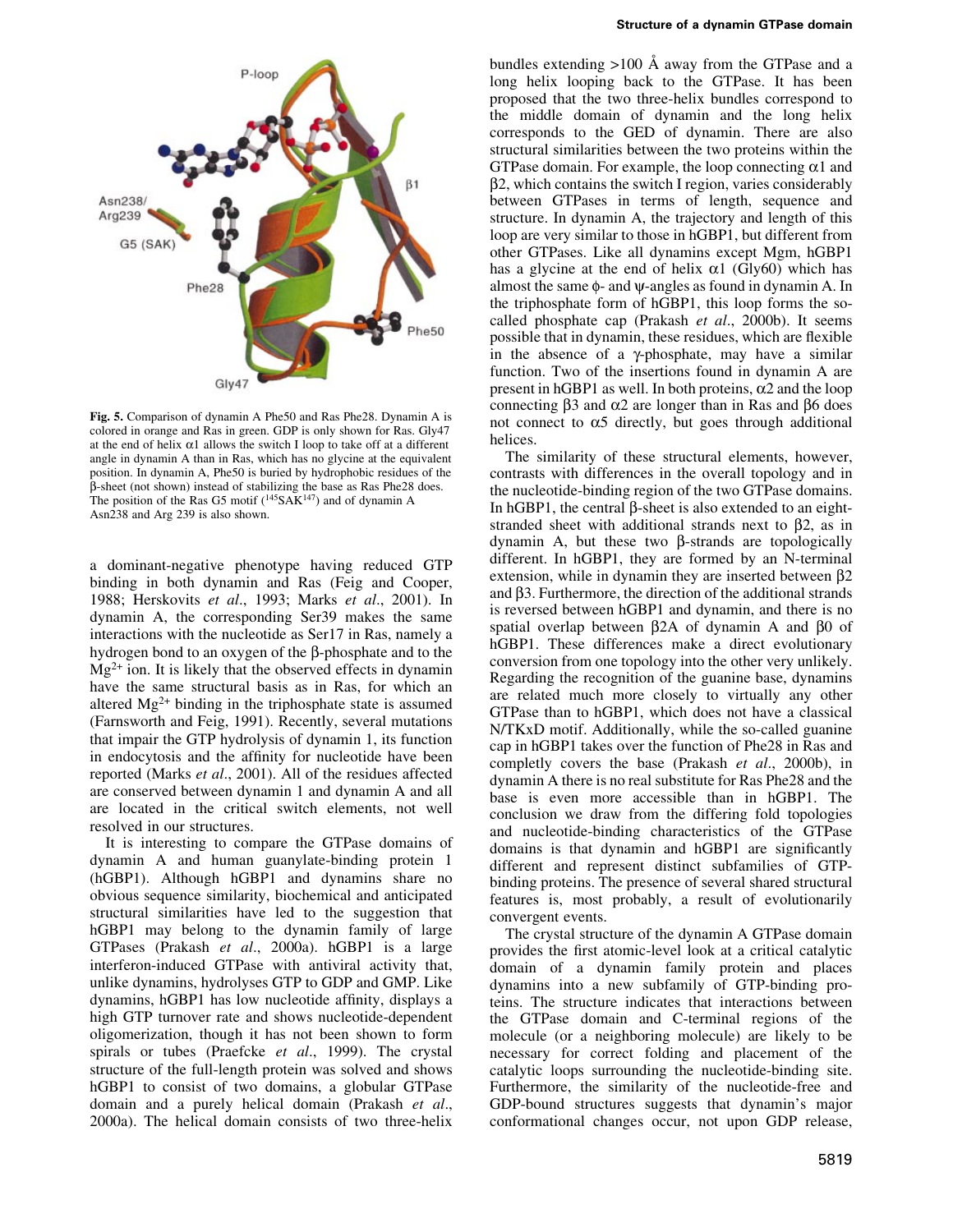#### H.H.Niemann et al.

but rather upon GTP binding, hydrolysis or phosphate release. Further elucidation of dynamin's mechanism awaits the determination of GTP and transition state structures, as well as a high-resolution structure of the fulllength protein.

## Materials and methods

#### Protein expression and purification

Amino acids 2-316 of dynamin A were fused to the C-terminus of the Dictyostelium myosin II motor domain (residue 3-765) carrying an N-terminal His tag. The protein domains are separated by a thrombin cleavage site (Gly-Leu-Val-Pro-Arg-Gly-Ser), which acts as a linker. The protein was expressed in Dictyostelium AX3-ORF+ and purified essentially as described for the myosin part alone (Manstein and Hunt, 1995; Manstein et al., 1995). Briefly, the cells were lysed with  $0.5\%$ Triton X-100 in 20 cell volumes of Tris, pH 8.0, 2 mM EDTA, 0.2 mM EGTA, 1 mM dithiothreitol (DTT) containing protease inhibitors. The fusion protein was pelleted with actin for 1 h at 30 000 g and then solubilized by homogenizing the pellet in two cell volumes of 50 mM HEPES pH 7.3, 30 mM K-acetate, 10 mM Mg-acetate, 7 mM mercaptoethanol and 10 mM ATP. After centrifugation at 20 000 g for 30 min, the supernatant was applied to an Ni-NTA column. The column was washed extensively with 50 mM HEPES, pH 7.3, 300 mM K-acetate and with 50 mM HEPES, pH 7.3, 30 mM K-acetate and 40 mM imidazole, followed by elution with a gradient from 40 to 500 mM imidazole. Peak fractions were dialyzed against 50 mM Tris pH 8.0, 1 mM  $MgCl<sub>2</sub>$ , 1 mM DTT, 3% sucrose. The fusion protein was concentrated to 5 mg/ml, flash-frozen in liquid nitrogen and stored at  $-80^{\circ}$ C.

#### Crystallization and data collection

For crystallization, 2 mM ADP/MgCl<sub>2</sub> was added to the protein. Crystals were grown by the hanging drop vapor diffusion method at 4°C by mixing  $2 \mu$ l of protein and  $2 \mu$ l of reservoir solution. In order to obtain better crystals, microseeding was employed. The reservoir solution was 11% PEG-8000, 50 mM Tris, pH 8.5, 200 mM KCl, 5 mM MgCl<sub>2</sub>, 10% glucose, 2% methyl-propane-diol, 1 mM EGTA and 5 mM DTT. Crystals grew within 2 weeks to a size of  $-300 \times 300 \times 15$  µm. The crystals complexed with GDP were grown under identical conditions but with an additional 2 mM GDP/MgCl<sub>2</sub> added to the protein. Crystals were cryoprotected in reservoir solution with 12.5% PEG-8000 and 20% glycerol, and flash-frozen in liquid nitrogen. Before data collection, all crystals had to be annealed several (usually three) times by briefly blocking the cryo stream. Annealing reduced the mosaicity and improved the diffraction limit. For the nucleotide-free form, a native data set was collected at Elettra beamline 5.2R in Trieste at 100 K using a MAR image plate. For the GDP-bound form, a data set was collected at beamline ID14-4 in Grenoble at 100 K on an ADSC CCD detector.

#### Structure determination and refinement

Data were processed with XDS (Kabsch, 1993). Initial phases for the nucleotide-free crystals were obtained by molecular replacement in CNS (Brünger et al., 1998) using the myosin catalytic domain (Kliche et al.,  $2001$ ) as search model and data from 15 to 3.5 Å. After rigid body refinement, the myosin converter domain (residues 686-761) was repositioned manually into density using the program O (Jones et al., 1991), as it had moved relative to the rest of the molecule. The initial density for the dynamin GTPase was used to build six  $\beta$ -strands and two helices as polyalanine. Repetitive rounds of refinement using simulated annealing and gradient energy minimization in CNS followed by manual rebuilding using O added more residues and side chains as they became visible. When the R-factor had dropped to 25%, waters were picked automatically as implemented in CNS and checked manually. B-factors were refined individually. The current models of the nucleotide-free and the GDP-bound form contain in the myosin part residues  $2-19$ ,  $25-201$ , 208-770, an ADP, an  $Mg^{2+}$  and a glucose. The dynamin part contains residues 2-52, 61-108, 117-142 and 152-307. In the nucleotide-free structure, 89% of the residues are in the most favored region of the Ramachandran plot, and no non-glycine residues are in disallowed regions. The crystals containing GDP were completely isomorphous with the nucleotide-free crystals. After a rigid body refinement and simulated annealing using the nucleotide-free structure, several rounds of manual rebuilding followed by simulated annealing were carried out. Eightyeight percent of the residues are in the most favored region of the Ramachandran plot for the structure with GDP. The PDB accession code is 1JX2 for the nucleotide-free structure, and 1JWY for the GDP structure.

# Acknowledgements

We would like to thank M.Degano and the staff at beamline 5.2R, Elettra, Trieste; the staff at the ESRF beamline ID14-4; B.Klockow for helpful discussions; and K.C.Holmes for continuous support. H.H.N. is supported by the Boehringer Ingelheim Fonds.

# References

- ávarsson,A., Brazhnikov,E., Garber,M., Zheltonosova,J., Chirgadze,Y., Al-Karadaghi,S., Svensson,L.A. and Liljas,A. (1994) Threedimensional structure of the ribosomal translocase: elongation factor G from Thermus thermophilus. EMBO J., 13, 3669-3677.
- Amor,J.C., Harrison,D.H., Kahn,R.A. and Ringe,D. (1994) Structure of the human ADP-ribosylation factor 1 complexed with GDP. Nature, 372, 704-708.
- Bourne,H.R., Sanders,D.A. and McCormick,F. (1991) The GTPase superfamily: conserved structure and molecular mechanism. Nature, 349, 117±127.
- Brünger,A.T. et al. (1998) Crystallography and NMR system: a new software suite for macromolecular structure determination. Acta Crystallogr., D54, 905-921.
- Clark,S.G., Shurland,D.L., Meyerowitz,E.M., Bargmann,C.I. and van der Bliek,A.M. (1997) A dynamin GTPase mutation causes a rapid and reversible temperature-inducible locomotion defect in C.elegans. Proc. Natl Acad. Sci. USA, 94, 10438-10443.
- Czworkowski,J., Wang,J., Steitz,T.A. and Moore,P.B. (1994) The crystal structure of elongation factor G complexed with GDP, at  $2.7$   $\AA$ resolution. EMBO J., 13, 3661-3668.
- Damke,H., Baba,T., Warnock,D.E. and Schmid,S.L. (1994) Induction of mutant dynamin specifically blocks endocytic coated vesicle formation. J. Cell Biol., 127, 915-934.
- Gammie,A.E., Kurihara,L.J., Vallee,R.B. and Rose,M.D. (1995) DNM1, a dynamin-related gene, participates in endosomal trafficking in yeast. J. Cell Biol., 130, 553-566.
- Guex,N. and Peitsch,M.C. (1997) SWISS-MODEL and the Swiss-PdbViewer: an environment for comparative protein modeling. Electrophoresis, 18, 2714-2723.
- Farnsworth,C.L. and Feig,L.A. (1991) Dominant inhibitory mutations in the Mg<sup>2+</sup>-binding site of ras<sup>H</sup> prevent its activation by GTP. Mol. Cell. Biol., 11, 4822-4829.
- Feig,L.A. and Cooper,G.M. (1988) Inhibition of NIH 3T3 cell proliferation by mutant ras protein with preferential affinity for GDP. Mol. Cell. Biol., 8, 3235-3243.
- Herskovits,J.S., Burgess,C.C., Obar,R.A. and Vallee,R.B. (1993) Effects of mutant rat dynamin on endocytosis. J. Cell Biol., 122, 565-578.
- Hinshaw,J.E. and Schmid,S.L. (1995) Dynamin self-assembles into rings suggesting a mechanism for coated vesicle budding. Nature, 374, 190±192.
- Hofmann,K., Bucher,P., Falquet,L. and Bairoch,A. (1999) The PROSITE database, its status in 1999. Nucleic Acids Res., 27, 215±219.
- Jones,T.A., Zou,J.Y., Cowan,S.W. and Kjeldgaard,M. (1991) Improved methods for building protein models in electron density maps and the location of errors in these models. Acta Crystallogr. A, 47, 110-119.
- Kabsch,W. (1993) Automatic processing of rotation diffraction data from crystals of initially unknown symmetry and cell constants. J. Appl. Crystallogr., 26, 795-800.
- Kawashima,T., Berthet-Colominas,C., Wulff,M., Cusack,S. and Leberman,R. (1996) The structure of the Escherichia coli EF-Tu·EF-Ts complex at 2.5 Å resolution. Nature, 379, 511-518.
- Kjeldgaard,M., Nyborg,J. and Clark,B.F. (1996) The GTP binding motif: variations on a theme. FASEB J.,  $10$ ,  $1347-1368$ .
- Kliche,W., Fujita-Becker,S., Kollmar,M., Manstein,D.J. and Kull,F.J. (2001) Structure of a genetically engineered molecular motor. EMBO  $J_{\cdot}$ , 20, 40-46.
- Kosaka,T. and Ikeda,K. (1983) Possible temperature-dependent blockage of synaptic vesicle recycling induced by a single gene mutation in Drosophila. J. Neurobiol., 14, 207-225.
- Kraulis,P.J. (1991) MOLSCRIPT: a program to produce both detailed